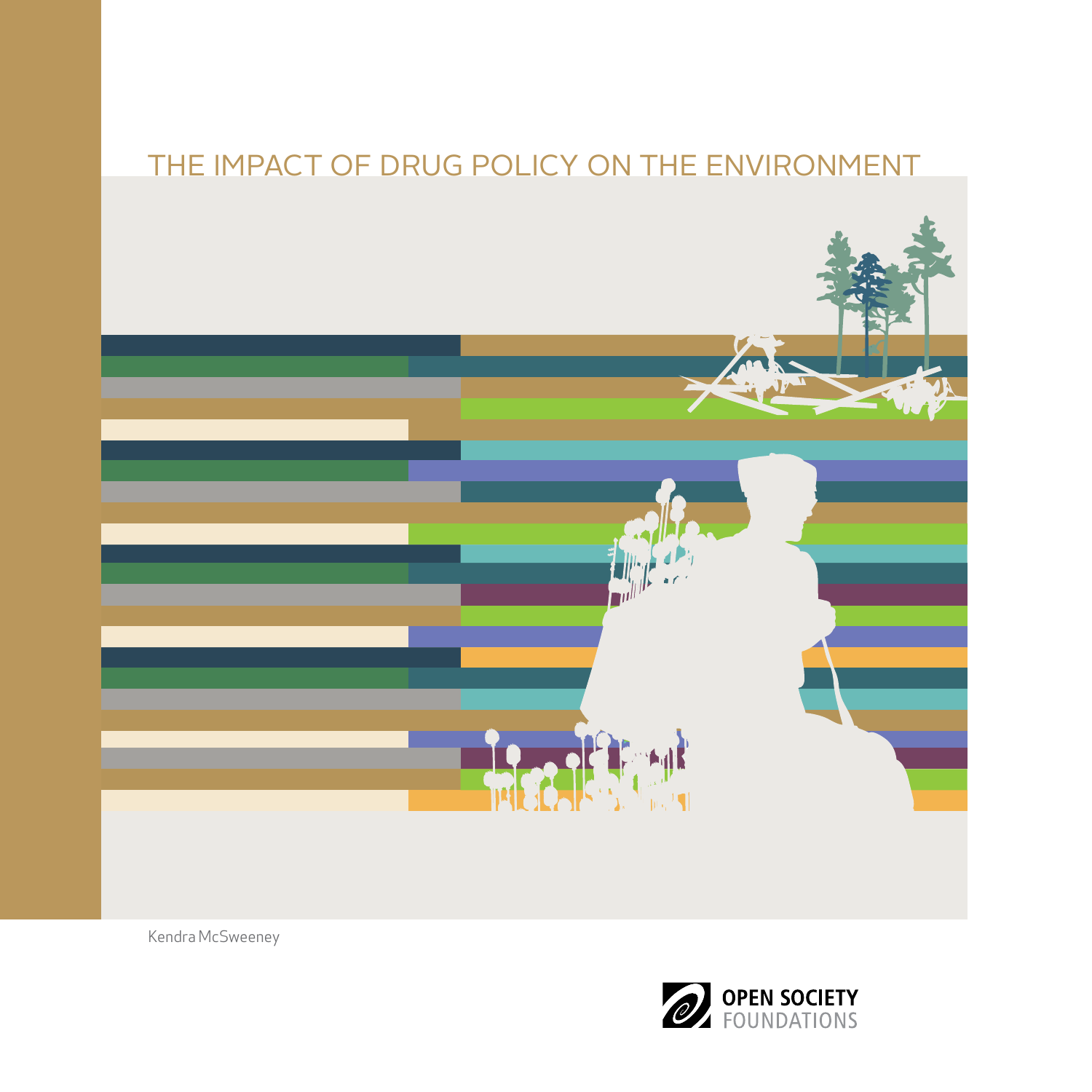# O<sub>2</sub> INTRODUCTION  [15](#page-16-0) CONCLUSION

04 WHAT THE UN AND OTHER INTERNATIONAL [BODIES SAY](#page-5-0)

O6 [ISSUES RELEVANT TO UNGASS DEBATES](#page-7-0)

*As member states of the United Nations take stock of the drug control system, a number of debates have emerged among governments about how to balance international drug laws with human rights, public health, alternatives to incarceration, and experimentation with regulation.*

*This series intends to provide a primer on why governments must not turn a blind eye to pressing human rights and public health impacts of current drug policies.*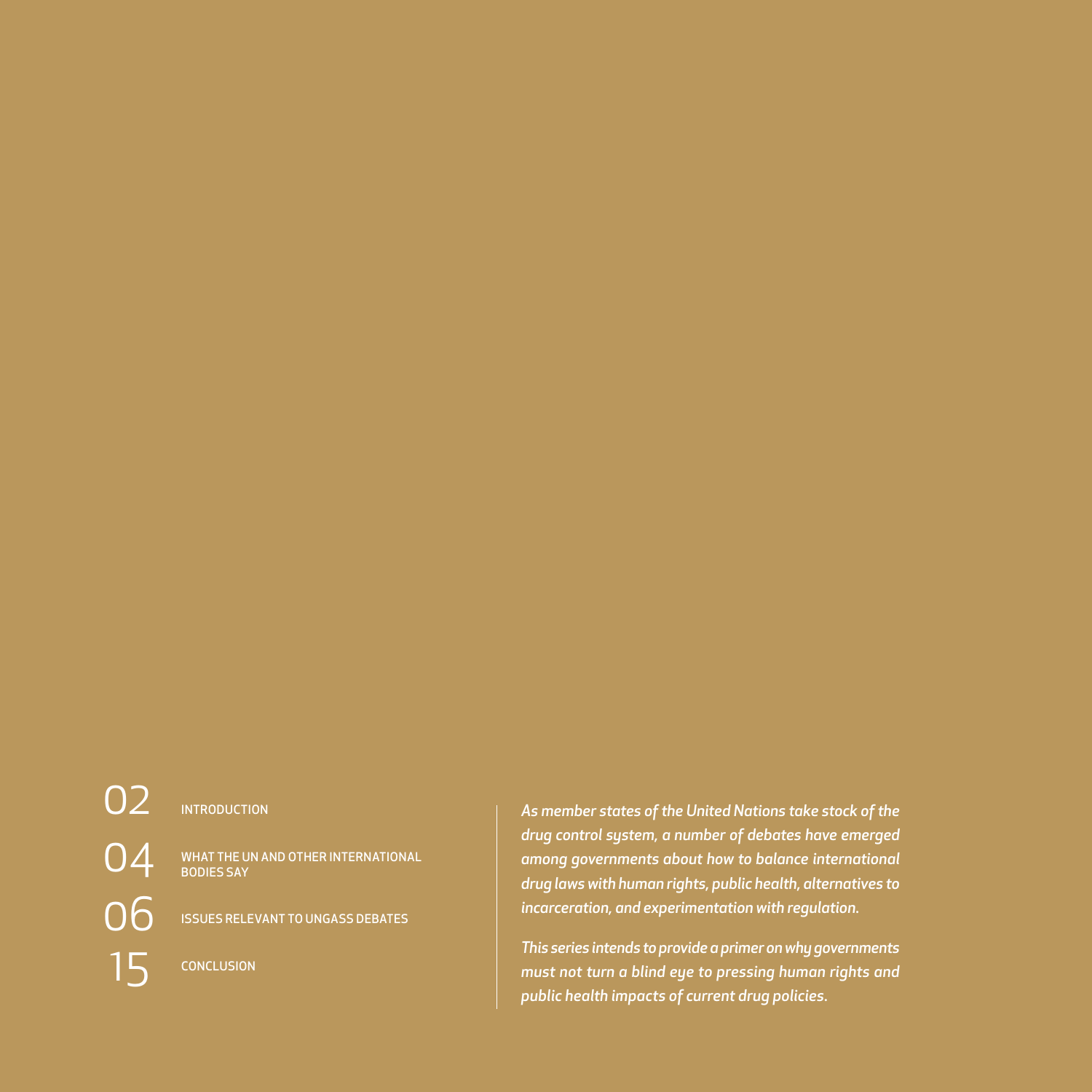

The Impact of Drug Policy on the Environment

## HOW DOES DRUG POLICY IMPACT THE ENVIRONMENT?

This paper draws on scientific research to bring much-needed attention to the environmental costs of drug policies. It responds to recent calls by both the UN Commission on Narcotic Drugs and the Global Commission on Drug Policy for drug policy debates to be based on the latest and best empirical evidence.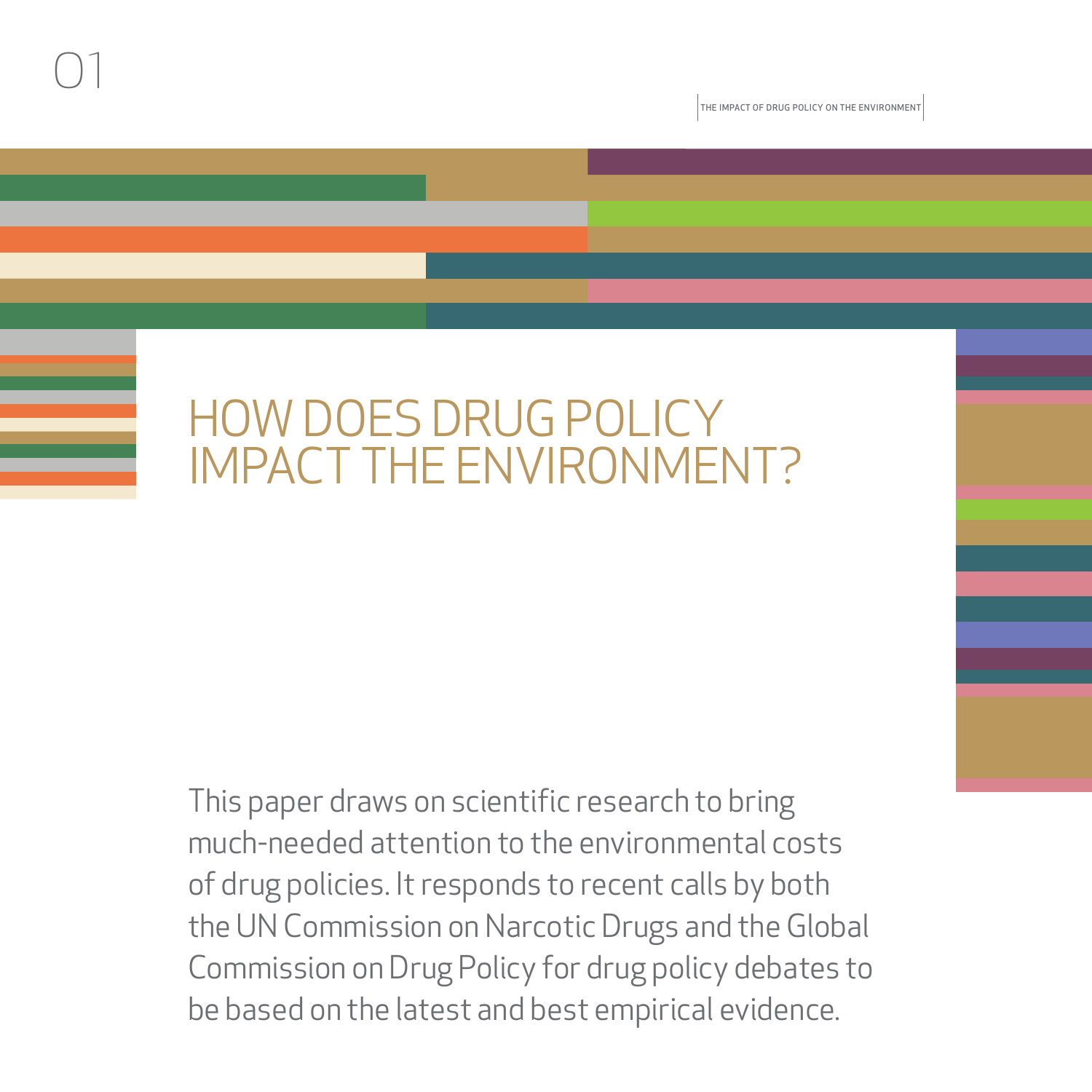<span id="page-3-0"></span>

#### INTRODUCTION

Two apparent paradoxes lie at the heart of the relationship between illicit drugs and the environment. The first paradox is that even though the amount of land required for illicit drug crop production is tiny in global agricultural terms,' drug crop cultivation has played a dispropor-

"Drug crop eradication drives deforestation by progressively displacing drug farmers into new, more remote environments."

tionately large role in deforesting and degrading some of the world's most biodiverse ecosystems, including those in national parks and indigenous territories.<sup>2</sup> The second paradox is that environmental devastation is proliferating in drug trafficking regions despite sustained investments in drug interdiction and other anti-trafficking measures. How can this be?

The answer lies in understanding how drug control policies perversely harm the natural environment. Drug crop eradication drives deforestation by progressively displacing drug farmers into new, more remote environments.3 Policies to disrupt and intercept drug shipments drive forest loss and habitat destruction by incentivizing traffickers to seek out more new routes, which they often carve through biodiverse frontier regions.<sup>4</sup> Drug prohibition, and the inevitable illegal markets associated with it, also enables traffickers to earn the grossly inflated profits that they often launder around trafficking

- 1 J Buxton, *Drugs and Development: the Great Disconnect*. Swansea University, UK: Global Drug Policy Observatory, 2015.
- 2 UNODC, *Colombia Coca Cultivation Survey 2014*. Vienna: UN Office of Drugs and Crime, 2015.
- 3 See, e.g., A Rincón-Ruiz and G Kallis, "Caught in the Middle, Colombia's War on Drugs and its Effects on Forests and People," *Geoforum* 46:60–78, 2013. Eradication also typically ensures supply-side shortages, which keeps the farm-gate price for illicit crops relatively high, stimulating continued farmer involvement (see UNODC, *Colombia Coca Cultivation Report*, 2015; T Kramer et al, *Bouncing Back: Relapse in the Golden Triangle*. Amsterdam: Transnational Institute, Drugs and Democracy Program, 2014).
- 4 P Reuter, "The Mobility of Drug Trafficking," *Ending the Drug Wars*, London, UK: LSE Expert Group on the Economics of Drug Policy, 2014, pp. 33–38.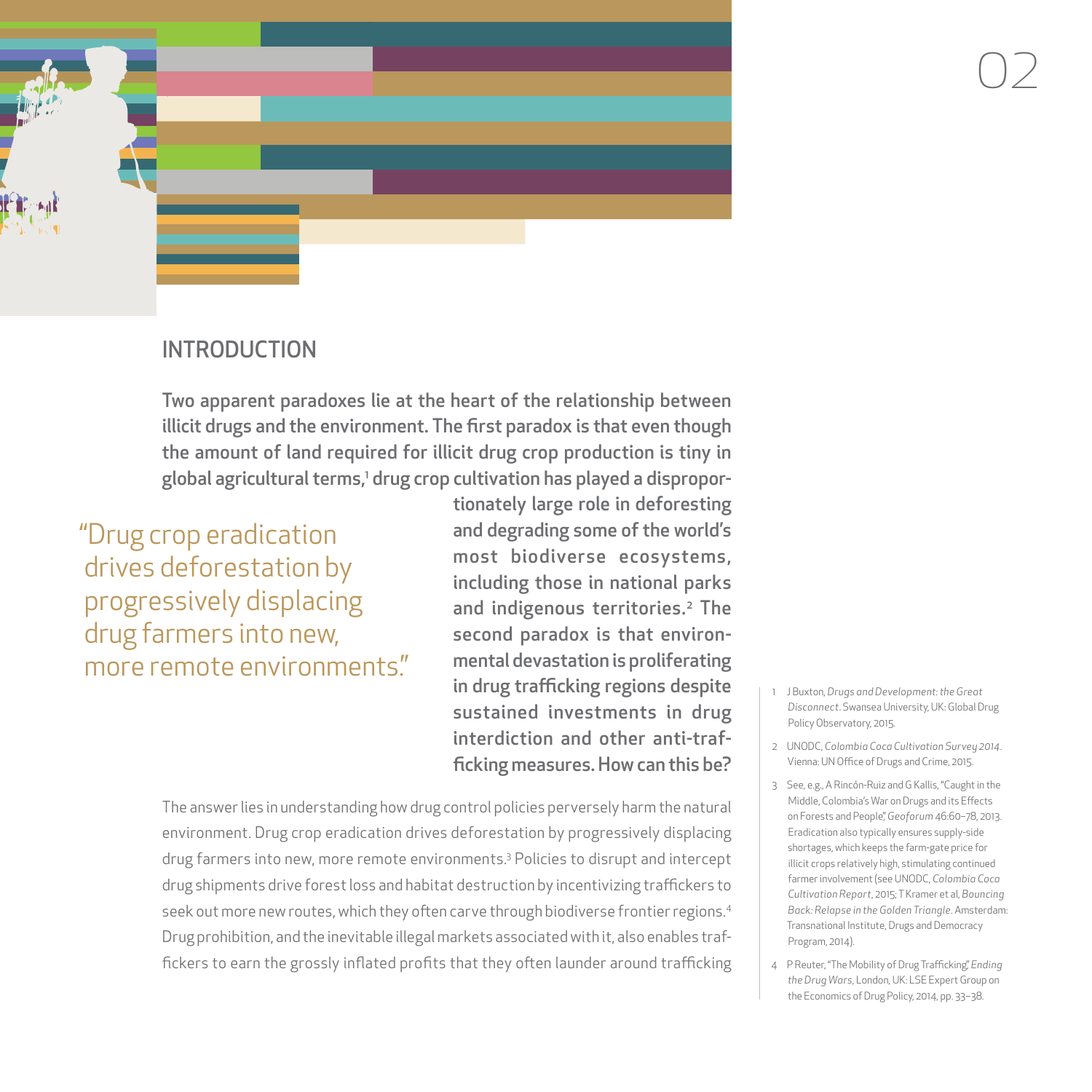hubs in extensive and ecologically devastating frontier ranching, logging, and agribusiness ventures, among other activities.5

Support for drug supply eradication by the United Nations Office on Drugs and Crime (UNODC) and the UN Commission on Narcotic Drugs therefore works in direct opposition to concurrent UN efforts to protect biodiversity, secure ecosystem services, ensure the rights of indigenous peoples, mitigate climate change, and promote sustainable development. Despite robust scientific evidence of the growing toll that drug policies take on the global environment, the issue has drawn insufficient attention from policymakers. If discussed at all, environmental issues tend to be debated "at the margins" of drug policy,<sup>6</sup> and typically consider only contexts of drug crop eradication, ignoring the significant ecological impacts of drug interdiction in transit zones. As a result, the environmental costs of drug policies have been seriously underestimated and important stakeholders within and beyond the UN have been sidelined in drug policy debates.

This paper draws on scientific research to bring much-needed attention to the environmental costs of drug policies. It responds to recent calls by both the UN Commission

on Narcotic Drugs and the Global Commission on Drug Policy for drug policy debates to be based on the latest and best empirical evidence.

"…the environmental costs of drug policies have been seriously underestimated and important stakeholders within and beyond the UN have been sidelined in drug policy debates."

- 5 P Keefer, N V Loayza, R R Soares, *The Development Impact of the Illegality of Drug Trade*. Washington, DC: World Bank, Policy Research Working Paper, 2008; K McSweeney et al., "Drug Policy as Conservation Policy: Narco-Deforestation." *Science* 343 489–490, 2014; P Fearnside, "The Roles and Movements of Actors in the Deforestation of Brazilian Amazonia," *Ecology and Society* 13(1), 2008.
- 6 UN University, "Improving the Development Impact of Drugs Policy," *Meeting Note* from Luncheon Roundtable. New York: UN, July 2014. Regarding the neglect of environmental issues in US domestic drug debates, see J K Carah et al. "High Time for Conservation: Adding the Environment to the Debate on Marijuana Liberalization," *BioScience* 65(8), 2015, p. 828.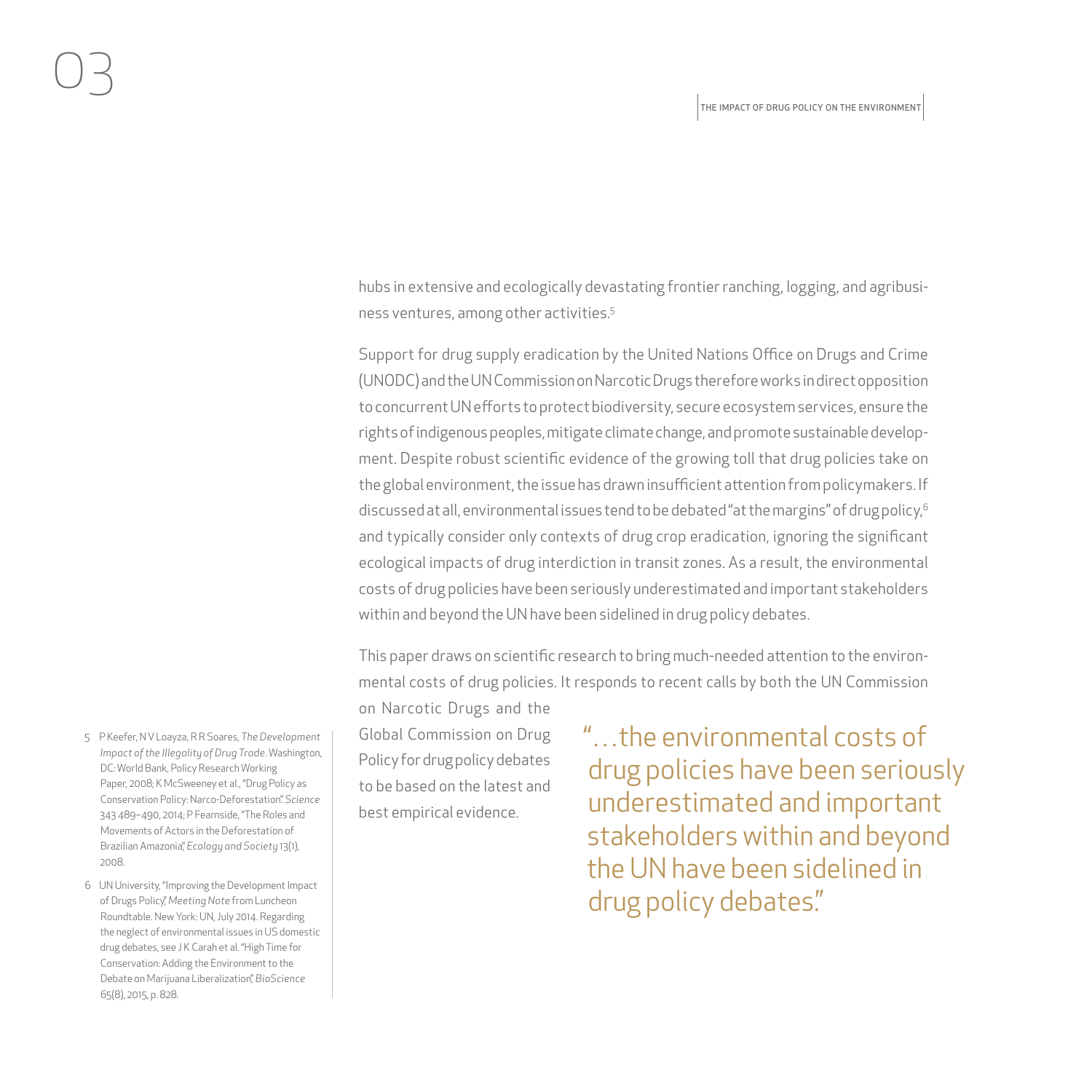#### <span id="page-5-0"></span>WHAT THE UN AND OTHER INTERNATIONAL BODIES SAY

Wide-ranging protections for the environment are included in the 1972 Declaration on the Human Environment, the 1972 Convention Concerning the Protection of the World Cultural and Natural Heritage, the 1992 Convention on Biological Diversity, and Rio Declaration on Environment and Development. The UN Declaration on the Rights of Indigenous Peoples (2007) recognizes the importance of indigenous knowledge and practice in sustainable development and environmental management, and the right of indigenous peoples to the conservation and protection of their lands and territories (Article 29).7 The draft 2015 Sustainable Development Goals include Goal 15, to "Protect, restore and promote sustainable use of terrestrial ecosystems, sustainably manage forests, combat desertification and halt and reverse land degradation, and halt biodiversity loss."8

Forests are key foci of protection. According to the 2014 UN Climate Summit New York Declaration on Forests, "Forests and the services they offer society are crucial to sustainable development and human well-being…approximately 13 million hectares of forests continue to be lost each year, contributing up to 20% of annual global greenhouse gas emissions."9 Signatories of that Declaration made a joint commitment to cut forest loss in half by 2020 and completely end it by 2030. Reducing Emissions from Deforestation and Forest Degradation (REDD) initiatives orchestrated under the UN Framework Convention on Climate Change (UNFCCC) aspire to reduce emissions from deforestation and forest degradation, create financial value for the carbon held in forest stocks, and incentivize forest conservation and management.

- 7 UN, *United Nations Declaration on the Rights of Indigenous Peoples*, New York: United Nations, 2008.
- 8 UN, *Open Working Group proposal for Sustainable Development Goals*, available at: [https://sustainabledevelopment.un.org/focussdgs.](https://sustainabledevelopment.un.org/focussdgs.html) [html](https://sustainabledevelopment.un.org/focussdgs.html), 2015
- 9 UN Climate Summit 2014, *Action Areas—Forests*, at [http://www.un.org/climatechange/summit/](http://www.un.org/climatechange/summit/action-areas/) [action-areas/](http://www.un.org/climatechange/summit/action-areas/)
- 10 UNODC, *United Nations Convestion against Illicit Traffic in Narcotic Drugs and Psychotropic Substances, 1988*, p. 14. Available at [https://www.](https://www.unodc.org/pdf/convention_1988_en.pdf) [unodc.org/pdf/convention\\_1988\\_en.pdf](https://www.unodc.org/pdf/convention_1988_en.pdf)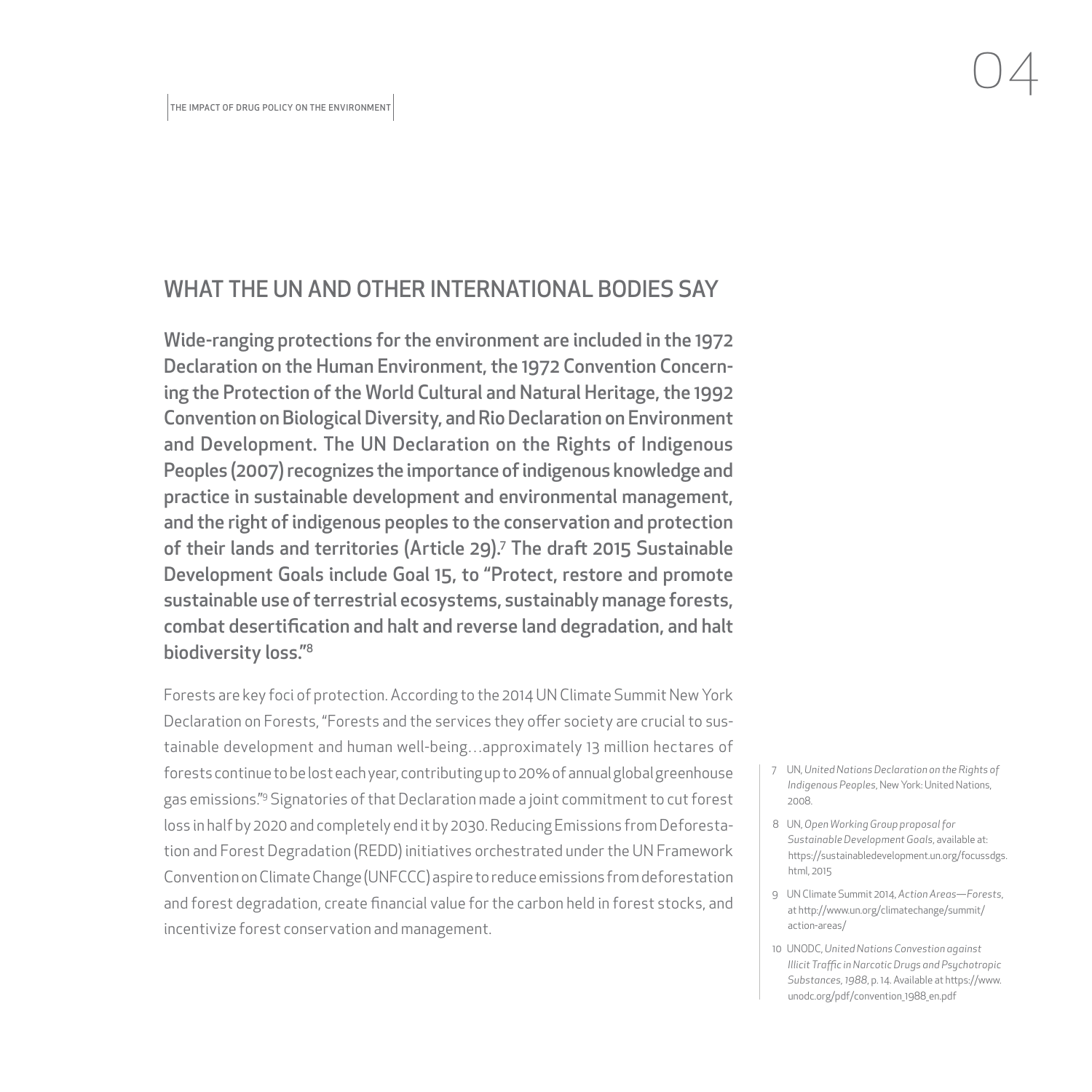The 1988 Convention against Illicit Traffic in Narcotic Drugs calls for drug eradication measures to "take due account of...protection of the environment."<sup>10</sup> UNODC has long documented that eradication efforts tend to displace drug production into ungoverned, resource-rich frontiers. UNODC also (separately) insists that drug crop cultivation has serious environmental impacts. The 2015 World Drug Report, for example, asserts that "the environmental impact of illicit drug production and trafficking has been broadly

documented, with significant attention to the way in which illicit crops cause the degradation and destruction of primary forests in Latin America and South-East Asia."11 However, the two observations are not analytically linked. The result is that environmental concerns continue to be used as a justification for, rather than condemnation of, continued eradication.12

### "Forests and the services they offer society are crucial to sustainable development and human well-being…"

– 2014 UN Climate Summit, New York Declaration on Forests

Other UN agencies and multilateral organizations, in contrast, acknowledge the role of eradication policies in spreading forest loss. In a policy brief laying out issues for the 2016 UN General Assembly Special Session (UNGASS) on drugs, United Nations Development Programme (UNDP) notes that "eradication campaigns have had devastating consequences for the environment" and that fumigation campaigns "have not eradicated illicit production but rather displaced it to new areas of greater environmental significance."<sup>13</sup> Despite the tight links between drug issues and sustainable development, UNDP notes that "drug control and development institutions have tended to operate in isolation from

- 11 UNODC, *World Drug Report*, Vienna: UN Office on Drugs and Crime, 2015, p.107.
- 12 L M Dávalos, A C Bejarano, and H L Correa, "Disabusing Cocaine: Pervasive Myths and Enduring Realities of a Globalised Commodity," *International Journal of Drug Policy* 20:381–386, 2009; see also: A Rincón-Ruiz and G Kallis, 2013.
- 13 UNDP, *Perspectives on the Development Dimensions of Drug Control Policy*, Brief, UN Development Program.
- 14 Ibid. See also J Buxton, 2015.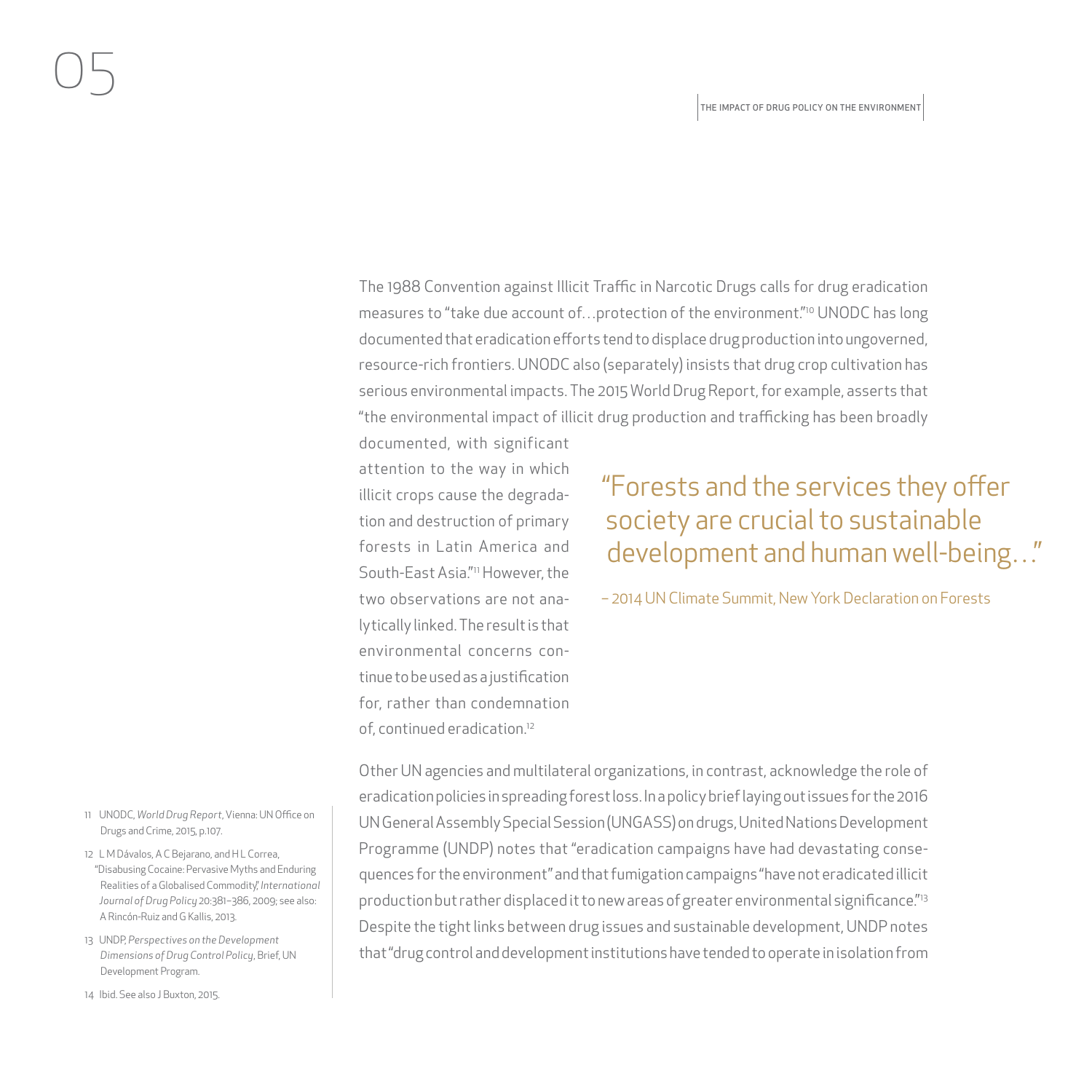<span id="page-7-0"></span>each other and in some cases, at cross-purposes."14 The brief points to the need to align drug policies more fully with development goals, and it urges the General Assembly to develop a comprehensive set of metrics to explicitly account for the broader and often unintended impacts of drug control policies on sustainable development.

Several UN agencies and other multilateral bodies, such as the Organization of American States (OAS), have described the environmental effects associated with the use of toxic defoliants in aerial fumigation campaigns.15 The decades-long Colombian fumigation program, for example, received intense scrutiny for its collateral damages to wildlife, livestock, food crops, and the health of rural residents.16 Health concerns in particular were cited in the recent decision by Colombia to suspend aerial eradication using the defoliant glyphosate.17

OAS's 2013 report *The Drug Problem in the Americas* also gives some attention to the ways that trafficking-enriched criminal organizations distort rural development. The report notes that profits from trafficking are invested in rural enterprise such as cattle ranching and timber extraction. Otherwise, there appears to be widespread policy silence on the ecological impacts of drug policies in transit zones.

#### ISSUES RELEVANT TO UNGASS DEBATES

#### Drug crop eradication and forests

Because of strong evidence that cannabis, coca, and opium poppy are frequently cultivated in fields cleared from forests, eradication policies are often justified on the grounds that they are necessary to save wild lands.<sup>18</sup> Rigorous assessments of eradication effects reject this logic. When drug fields are destroyed (whether by aerial fumigation or by hand), forest and habitat loss are typically increased, not lessened. In Colombia,

- 15 OAS, *The Drug Problem in the Americas*. Washington, DC: General Secretariat, Organization of American States, 2013.
- 16 A Rincón-Ruiz and G Kallis, 2013.
- 17 W Neuman, "Defying U.S., Colombia Halts Aerial Spraying of Crops used to Make Cocaine," *New York Times*, May 14, 2015.
- 18 See, e.g., UNODC, *World Drug Report*, 2015.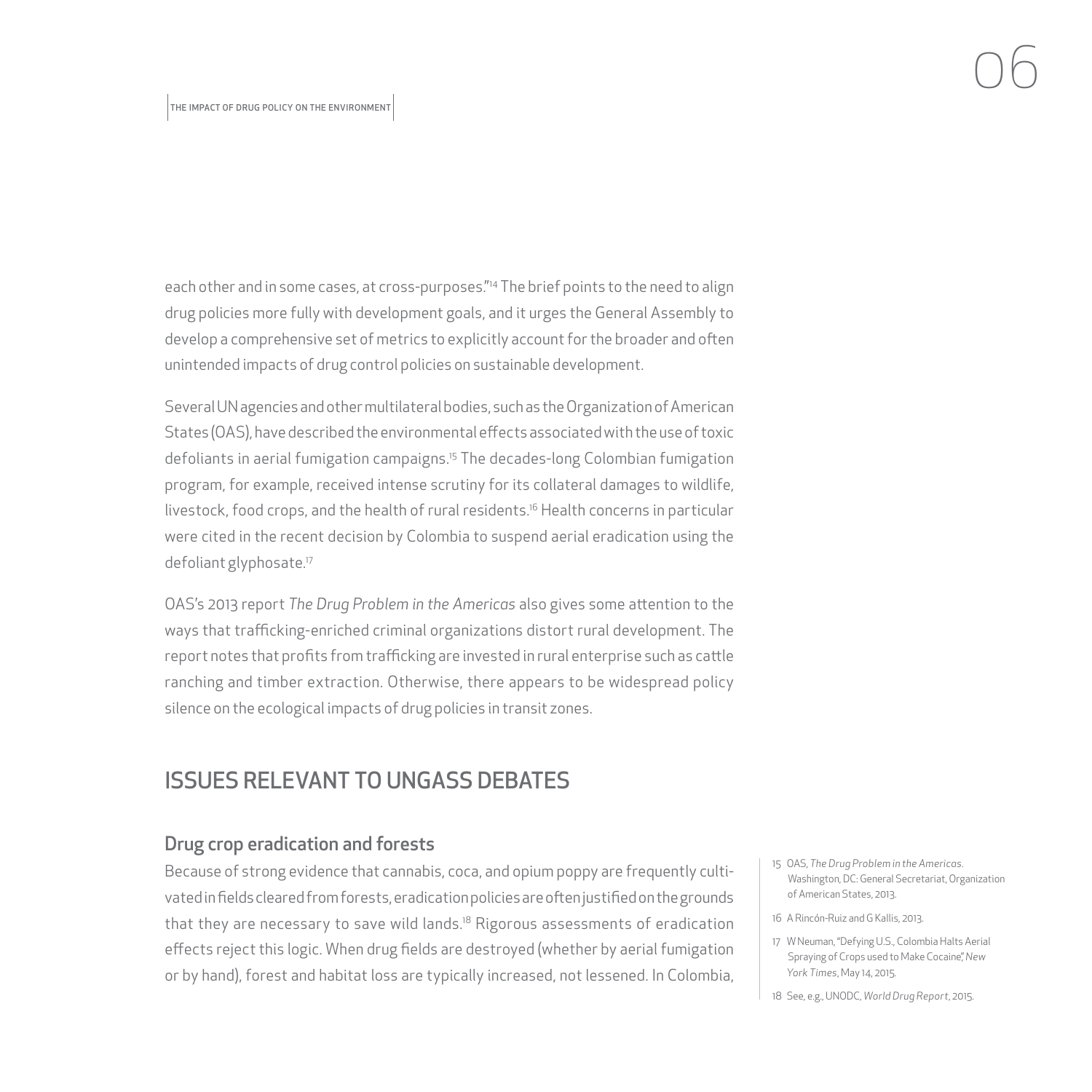- 19 A Rincón-Ruiz and G Kallis, 2013; Dávalos et al. 2009; UNODC, *World Drug Report*, 2015, p. 276.
- 20 UNODC, *Colombia Coca Cultivation Survey 2014*, 2015.
- 21 D S Salisbury and C Fagan, "Coca and Conservation: Cultivation, Eradication, and Trafficking in the Amazon Borderlands," *GeoJournal* 78(1):41–60, 2013, p. 57.
- 22 UNODC, *World Drug Report*, 2015, p. xv.
- 23 B Bagley, *Drug Trafficking and Organized Crime in the Americas: Major Trends in the Twenty-First Century*. Washington, DC: Woodrow Wilson International Center for Scholars, Latin America Program, 2012; P Reuter, 2014.
- 24 For the Andes and Mexico, see OAS, 2013; Count the Costs, *The War on Drugs: Causing Deforestation and Pollution*, Report at [www.countthecosts.org,](www.countthecosts.org) 2015; L M Dávalos and A Bejarano, "Conservation in Conflict: Illegal Drugs versus Habitat in the Americas." *State of the Wild 2008–2009*. Washington, DC: Island Press, pp. 218–225, 2008; For the Golden Triangle, see: T Kramer et al, 2014; For the US, see, National Drug Intelligence Center. *Domestic Cannabis Cultivation Assessment*. Washington, DC: US Department of Justice, 2007; Carah et al., 2015.
- 25 A W McCoy, "The Stimulus of Prohibition: a Critical History of Global Narcotics Trade," in *Dangerous Harvest: Drug Plants and the Transformation of Indigenous Landscapes*, M Steinberg, JJ Hobbs, and K Mathewson, eds., Oxford, UK: Oxford University Press, 2004, p. 29.

studies show that over time, eradication campaigns have sequentially diffused the coca-deforestation nexus into 23 of the country's 32 departments, including newer production zones within the Colombian Chocó, a biodiversity hotspot.19 In Colombia overall, 2,910 square km of primary forest are estimated to have been lost to coca cultivation between 2001 and 2014.20 In the Amazonian borderlands of Peru and Brazil, drug-driven deforestation is "part of a migratory cycle of eradication, relocation, boom, eradication, and relocation "When drug fields are destroyed (whether by aerial fumigation or by hand), forest and habitat loss are typically increased, not lessened."

ignited by [...] coca elimination efforts in the Andean foothills."<sup>21</sup> This dynamic explains the paradoxical finding reported by UNODC that "illicit coca bush cultivation and the transformation of coca bushes into cocaine continue to cause serious environmental damage even though coca bush cultivation has decreased."22

The eradication-inspired mobility of drug crop cultivation is commonly known as the "balloon effect," or the "displacement effect."23 The dynamic occurs worldwide, and is noted to be a root cause of environmental degradation associated with drug crop cultivation in Andean nations; Mexico's Sierra Madre Occidental; Southeast Asia's Golden Triangle (Myanmar, Lao PDR, Thailand); and in multiple US States, including California, Texas, Arizona and Oregon.24

As long as there is eradication, there is no foreseeable end to displacement because there is a "spatial infinity" of potential new cultivation areas—regionally and globally.<sup>25</sup> For example, UNODC reports that Afghanistan, already the world's largest producer of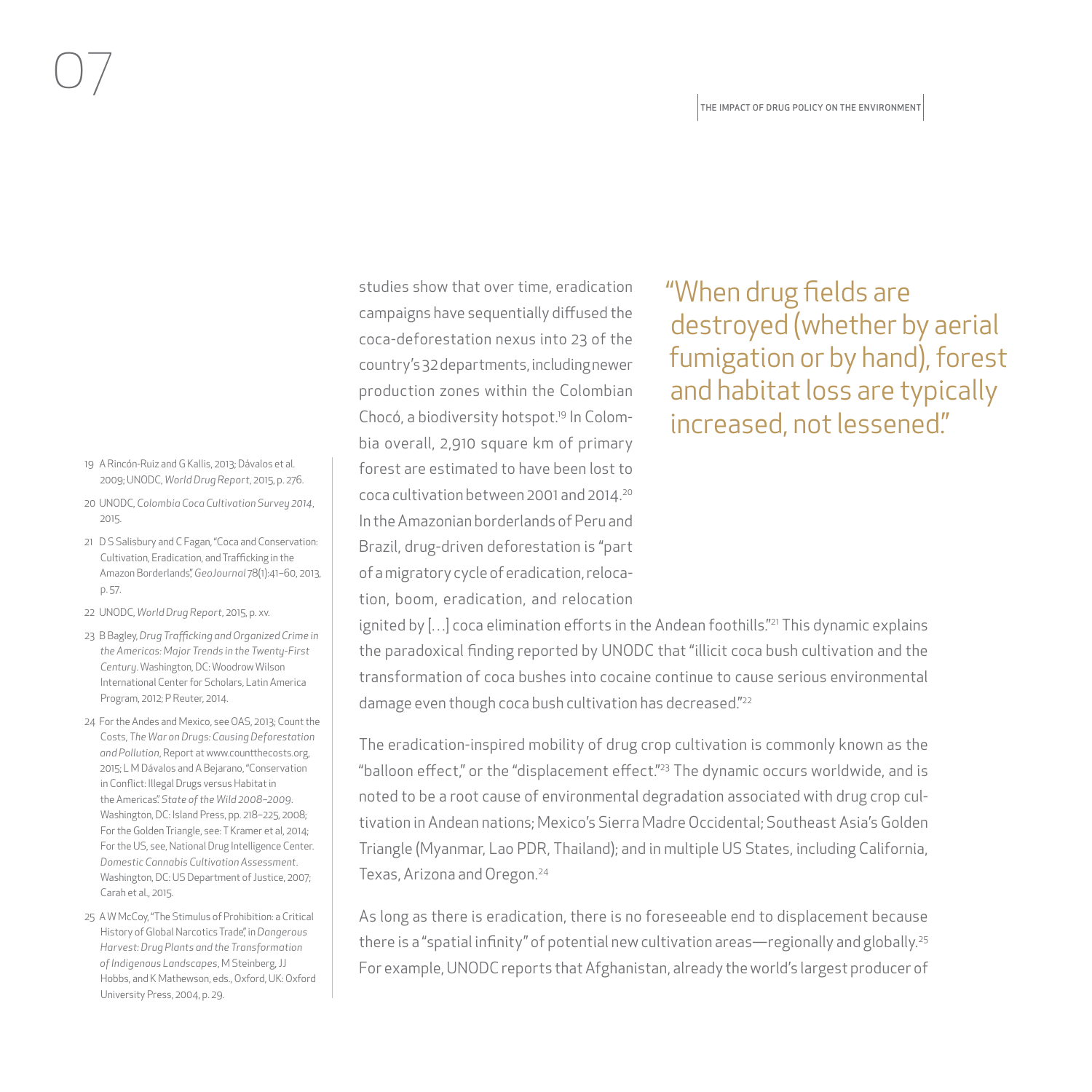opium poppy, contains "a number of additional areas…[that] are potentially vulnerable to large-scale opium cultivation."26 Displacement occurs within countries and between countries, sometimes spanning large distances. For example, coca supply shortages in South America were reportedly a factor in inspiring criminal organizations to cultivate coca in the northern hemisphere—in Chiapas, Mexico.<sup>27</sup>

When drug crop cultivation moves into fragile ecosystems, ecological damage extends to environmental contamination. Chemicals used to grow and process drug crops (including agrochemicals, sulfuric acid, ammonia, acetone, hydrochloric acid, kerosene, and sodium carbonate) are ultimately discharged into soil and streams by farmers and processors, as well as by the law enforcement agents who dismantle jungle drug labs.<sup>28</sup> It is estimated that millions of barrels of this toxic mixture are released annually.29 The short- and long-term impacts of this contamination have yet to be systematically studied.

There is little evidence to suggest that "alternative development" programs will alleviate the environmental impacts associated with drug crop eradication. In both Bolivia and Colombia, researchers found that under alternative development initiatives, coca farmers cleared *more* primary forest to plant "land hungry substitute crops" that could not be cultivated as intensively as coca.<sup>30</sup> In Myanmar, bans on opium led landless rural laborers, who had formerly worked as opium gum collectors, to seek income alternatives by unsustainably harvesting non-timber forest products.<sup>31</sup> UNODC also acknowledges that alternative development can entail an "environmental production trade-off," in which deforestation is enhanced through licit investments in cattle pasture and other forest-converting land uses.32

"…coca supply shortages in South America were reportedly a factor in inspiring criminal organizations to cultivate coca in the northern hemisphere in Chiapas, Mexico."

26 UNODC, *World Drug Report* 2015, p. 95.

- 27 K Hamilton, "The Discovery of Mexico's First Coca Plantation Could Upend the Cocaine Business," *Vice News*, 15 September, 2014.
- 28 UNODC World Drug Report, p. 276; OAS *Drug Problem in the Americas*, 2013; L M Dávalos and A Bejarano, 2008.
- 29 D S Salisbury and C Fagan, 2013; OAS, 2013.
- 30 AV Bradley and AC Millington, "Coca and Colonists: Quantifying and Explaining Forest Clearance under Coca and Anti-Narcotics Policy Regimes." *Ecology and Society* 13 31 [online], 2008; L M Dávalos et al., 2009.
- 31 UNODC, *Opium Poppy Cultivation in the Golden Triangle—Lao PDR, Myanmar, Thailand*. Vienna: UN Office of Drugs and Crime, 2006.
- 32 UNODC, *World Drug Report*, 2015, p. 109.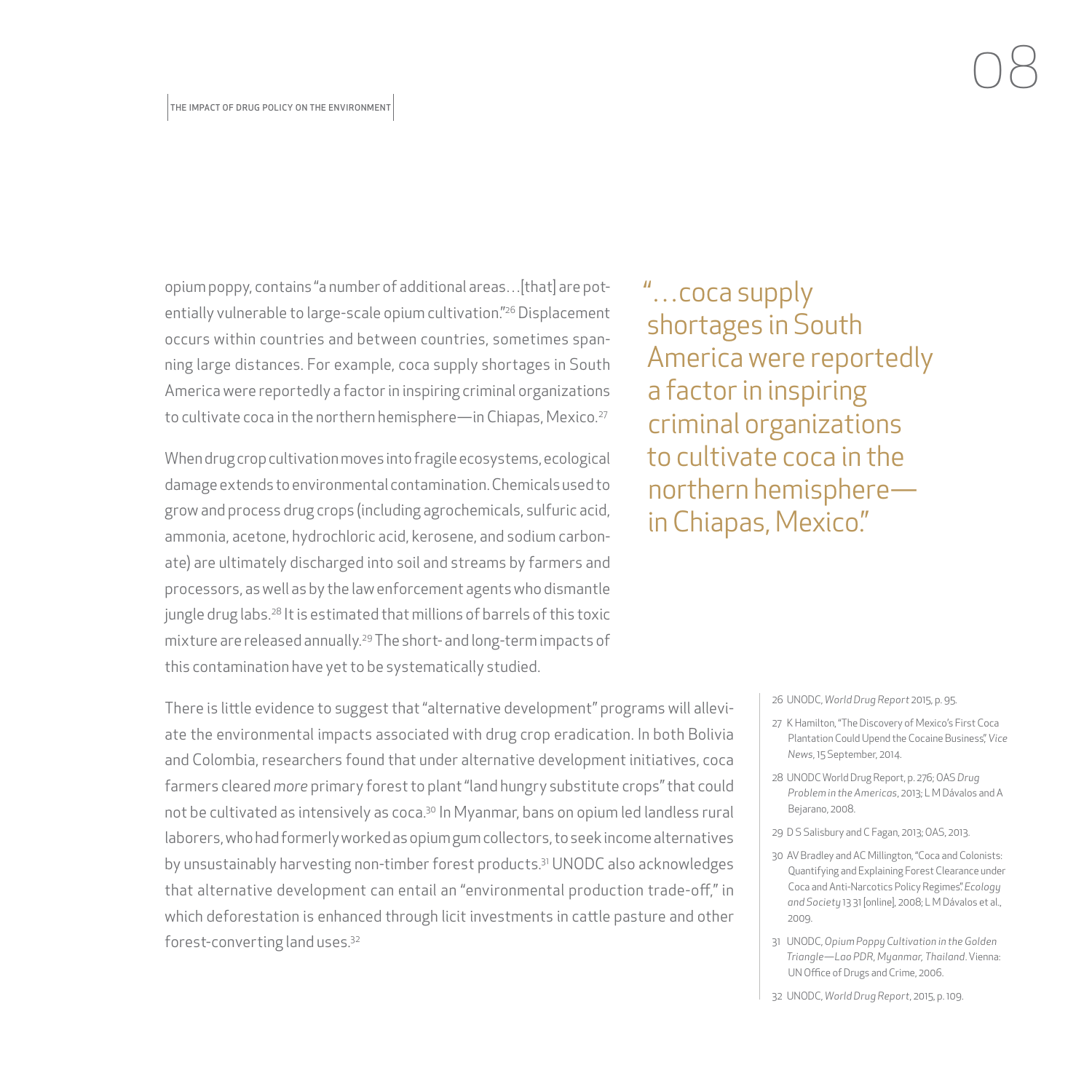In contrast, Bolivia's experimentation with "social control" of coca production *does* offer an alternative to eradication policies, in which coca farmers legally cultivate a fixed area.<sup>33</sup> While the program is still in its early stages, initial findings suggest that it has contributed to a significant reduction in the area under coca.<sup>34</sup> The potential for the program to reduce pressures on forests is suggested by research showing that historically in Bolivia, relaxed state approaches to coca cultivation (so-called "pro-coca" regimes) have been associated with lower deforestation rates.35 At the same time, the intensification of legal coca cultivation has raised concerns about pesticide resistance and soil contamination due to coca farmers' heavy reliance on agrochemicals in their circumscribed plots.36

#### Environmental impacts of drug policy in transit countries

In its 57th session in 2014, the UN Commission on Narcotic Drugs noted that among priorities for action is "the need to respond to shifting trafficking routes and new drug trafficking trends."37 Those new trafficking trends are often the direct result of prohibitionist supply-side drug policies. For example, aggressive anti-trafficking efforts in Colombia opened the way for greater involvement of Mexican and other traffickers in the cocaine trade, changing trafficking routes and widely distributing drug-smuggling revenues.38

According to a report by UNODC, traffickers continually move into new areas in part as a result of successful interdiction activities (e.g., surveillance and seizure operations). For example, "strengthening of [drug] controls between Afghanistan and Iran and between Iran and Turkey may have forced traffickers to move southwards towards the coasts…"39 Sometimes known as the "cockroach effect" (akin to bugs scurrying away when a light comes on),40 displacement and disruption by counter-narcotics operations inspires traffickers to move their operations deeper into the forest, down the river, or along the coast.

- 33 L Farthing and B Kohl, "Supply-side harm reduction strategies: Bolivia's experiment with social control", *International Journal of Drug Policy* 23:488–494, 2012; J Buxton, 2015.
- 34 UNODC, *World Drug Report*, 2015.
- 35 Bradley and Millington, 2008.
- 36 C Moreira A., "Fertilizantes y sobreexplotación propagaron el hongo de la coca." *Diario Página Siete*, October 13, 2013, at: [http://www.paginasiete.](http://www.paginasiete.bo/sociedad/2013/10/13/fertilizantes-sobreexplotacion-propagaron-hongo-coca-2970.html) [bo/sociedad/2013/10/13/fertilizantes](http://www.paginasiete.bo/sociedad/2013/10/13/fertilizantes-sobreexplotacion-propagaron-hongo-coca-2970.html)[sobreexplotacion-propagaron-hongo-coca-2970.](http://www.paginasiete.bo/sociedad/2013/10/13/fertilizantes-sobreexplotacion-propagaron-hongo-coca-2970.html) [html](http://www.paginasiete.bo/sociedad/2013/10/13/fertilizantes-sobreexplotacion-propagaron-hongo-coca-2970.html)
- 37 Commission on Narcotic Drugs, 2014.
- 38 D Mejia and P Restrepo, "Why Is Strict Prohibition Collapsing?" *In:* Collins J (ed.) *Ending the Drug Wars*. London, UK: LSE IDEAS, 2014; J M Bunck and M R Fowler, *Bribes, Bullets, and Intimidations: Drug Trafficking and the Law in Central America*, Pennsylvania State University Press, 2012.
- 39 UNODC, *Global Drug Report* 2015, p. 44.

40 Bagley, 2012.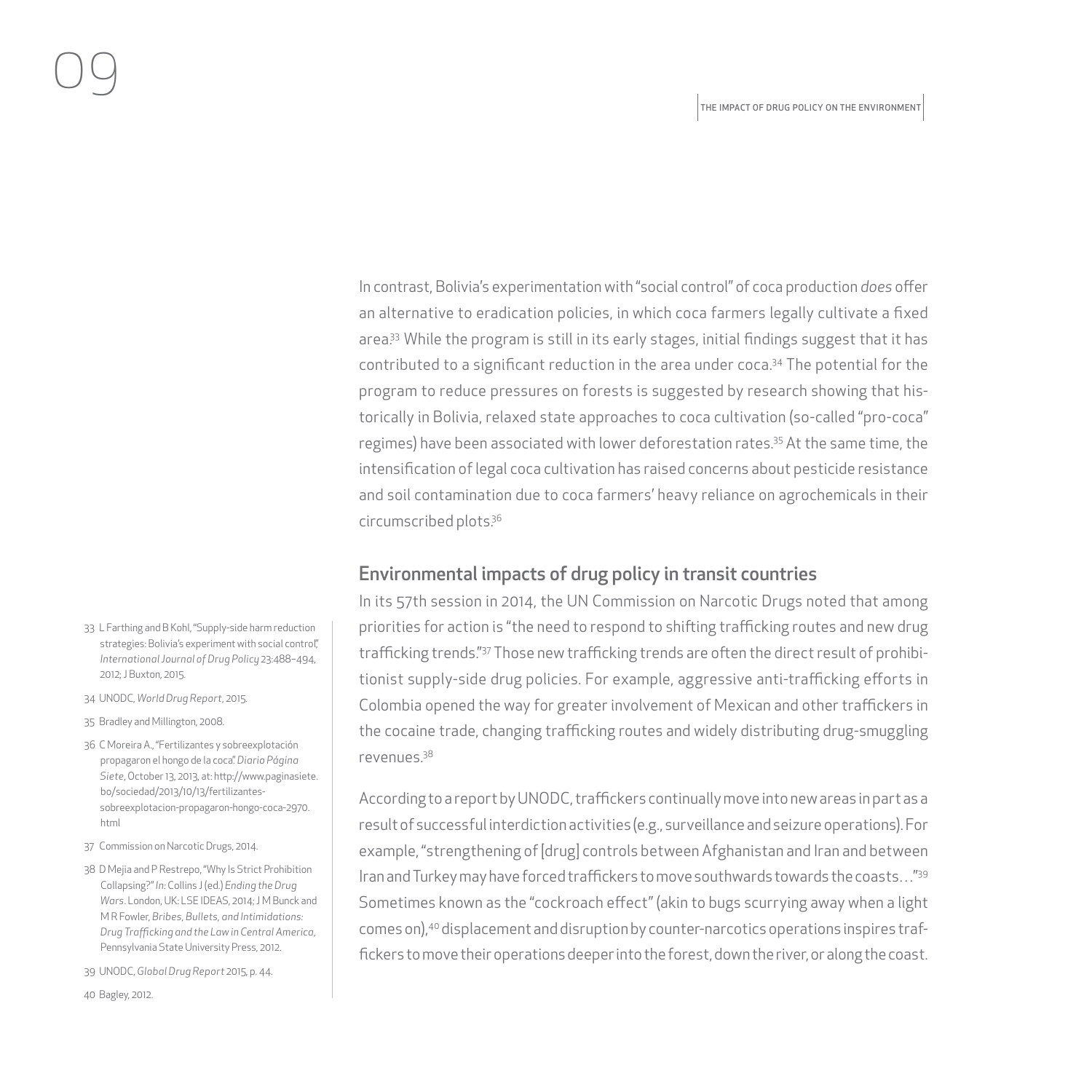Among the first priorities for traffickers developing a new transshipment node is to clear landing areas, often from forest or desert habitats. Once established, drug trafficking activities can finance and accelerate preexisting illegal extraction of natural resources from surrounding areas. This is because moving drugs brings new investment opportunities for those already trafficking in timber, endangered wildlife, and marine resources such as lobster, shark fin, fish bladders, and sea cucumber. At the same time, drug trafficking organizations (DTOs) often diversify into these sectors to expand their money laundering opportunities.41

United Nations Environment Programme (UNEP) and others have noted that the trades in illegal fisheries, logging, and wildlife "rank alongside" the drug trade in terms of global criminal earnings.42 Less widely recognized is the degree to which these trades have long been vertically and horizontally integrated through money laundering and shared personnel and logistics.43 The result is the coordinated and systematic degradation of ecologically significant landscapes.

Even more extensive ecological impacts emerge indirectly from the high profits that traffickers earn for moving drugs under the existing prohibitionist regime. Economic analysis shows that in the drug commodity chain, the relatively small number of brokers in the "midstream" transit stage means that each is able to earn substantial profits.<sup>44</sup> Traffickers often launder those large profits through land-extensive economic activities located near trafficking hubs. Speculative frontier land markets are ideal for money laundering. In Brazilian Amazonia, "drug trafficking and money laundering represent strong forces in some areas and help spread deforestation where it would be unprofitable based only on the legitimate economy";45 traffickers there cleared a 620 square km area of forest in a single three-week period in 2003.<sup>46</sup> Traffickers often take advantage of poorly articulated land rights to convert forest to higher-value land uses such as cattle pasture.47 Even where land rights are clearly delimited or possibilities for private

- 41 For example, see: Salisbury and Fagan, 2013; CM Giraldo and J Bargent, "Are Mexican Narcos Moving into Lucrative Fish Bladder Market?" at: [http://](http://www.insightcrime.org/news-briefs/mexico-narcos-fish-bladder-market) [www.insightcrime.org/news-briefs/mexico-narcos](http://www.insightcrime.org/news-briefs/mexico-narcos-fish-bladder-market)[fish-bladder-market,](http://www.insightcrime.org/news-briefs/mexico-narcos-fish-bladder-market) August 2014; K Benessaiah and J Sayles, "Drug Trafficking's Effect on Coastal Ecosystems." *Science* 343:1431, 2014; M Yagoub, "Massive Mexico Illegal Wood Seizure Sign of Criminal Diversity," *InSight Crime*, April 14, 2014.
- 42 UNEP, *UNEP Year Book 2014 Emerging Issues Update: Illegal Trade in Wildlife*. Nairobi, Kenya: United Nations Environment Program, 2014.
- 43 N South and T Wyatt, "Comparing Illicit Trades in Wildlife and Drugs: an Exploratory Study" *Deviant Behavior* 32: 538–561, 2011. See also: B Nietschmann, "Protecting Indigenous Coral Reefs and Sea Territories, Miskito Coast, RAAN, Nicaragua" *Conservation through Cultural Survival*. Washington, DC: Island Press, 1997; R Schönenberg, "New Criminal Domains in the Brazilian Amazon," *International Social Science Journal* 53(169):397–406, 2001; M Lohmuller, "Mexico Seeks New Approach to Tackling Environmental Crime," *InSight Crime*, 13 October, 2015, at: [http://www.insightcrime.org/news](http://www.insightcrime.org/news-briefs/mexico-seeks-new-approach-tackling-environmental-crime)[briefs/mexico-seeks-new-approach-tackling](http://www.insightcrime.org/news-briefs/mexico-seeks-new-approach-tackling-environmental-crime)[environmental-crime](http://www.insightcrime.org/news-briefs/mexico-seeks-new-approach-tackling-environmental-crime)
- 44 UNODC, *Estimating Illicit Financial Flows Resulting from Drug Trafficking and Other Transnational Organizated Crimes*, Research Report. Vienna: UN Office on Drugs and Crime, 2011; CM Allen, *An Industrial Geography of Cocaine*, New York and London: Routledge, 2005; Keefer et al., 2008.
- 45 P Fearnside, 2008, first page.

#### 46 Ibid.

47 Mejia and Restrepo, 2014; L Osorio Machado, "The Eastern Amazon Basin and the Coca-Cocaine Complex," *International Social Science Journal* 53(169):387–395, 2001.

10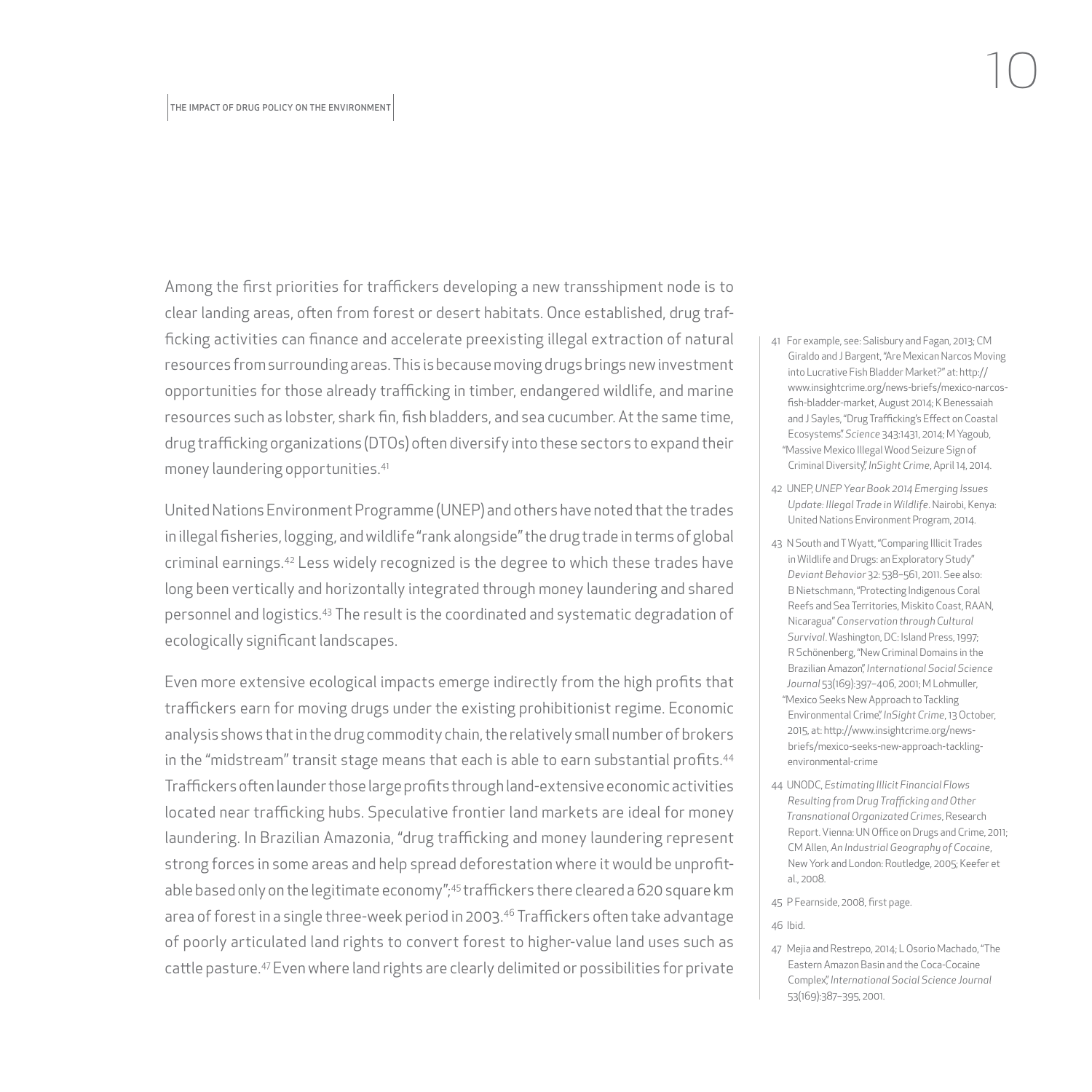48 K McSweeney K and Z Pearson, "Prying Native Peoples from Native Lands: Narco-Business in Honduras." *NACLA Report on the Americas* 46 7–12, 2013; L Grandia, "Road Mapping: Megaprojects and Land Grabs in the Northern Guatemalan Lowlands", *Development and Change* 44(2):233–259, 2013; T Ballvé, "Everyday State Formation: Territory, Decentralization, and the Narco Landgrab in Colombia," *Environment and Planning D: Society and Space* 30:603–622, 2012.

11

- 49 U.S. Department of the Treasury, "Treasury Targets "Los Cachiros" Drug Trafficking Organization in Honduras," *Press Release*,<www.treasury.gov>, 19 September, 2013; N Richani, "The Agrarian Rentier Political Economy: Land Concentration and Food Insecurity in Colombia." *Latin American Research Review*, 47, 51–78, 2012; R Araújo, "The Drug Trade, the Black Economy, and Society in Western Amazonia," *International Social Science Journal* 53(169):451–257, 2001; see also Grandia, 2013.
- 50 McSweeney and Pearson 2013; Grandia 2013; Ballvé 2012.
- 51 K McSweeney et al., 2014; Richani, 2012.
- 52 L O Machado, 2001; see also UNODC, *Colombia: Coca Cultivation Report*, 2015 for geographical proximity of coca cultivation and alluvial gold mining operations; for more on the interplay between coca farming and gold mining, see J Bargent, "Colombia: From Coca Cultivation to Gold Mining and Back" *InSight Crime*, September 22, 2015.
- 53 ACA. *Fact Sheet: Illegal Gold Mining in Madre De Dios, Peru*. Washington, DC: Amazon Conservation Association, 2013.
- 54 See: U.S. Department of the Treasury, 2013; M Stevenson, "Mexican Drug Cartels Now Make Money Exporting Ore," *Miami Herald* online, November 29, 2013; P Villegas, "Mexico Targets Gang that Infiltrated the Mining Industry," *The New York Times* Online, March 5, 2014.
- 55 R Duffy, "Global Governance, Criminalisation and Environmental Change," *Global Crime* 7(1):25–42, 2006.
- 56 See, e.g., R Schönenberg, 2001, and L Shelley, "Laundering Money into Real Estate", in *Convergence: Illicit Networks and National Security in the Age of Globalization*, eds. M Miklaucic and J Brewer, Washington, DC: National Defense University Press, pp. 131–148, 2013.

property are prohibited under law (as in many protected areas), traffickers use bribes, threats, violence, and economic incentives to acquire land from indigenous and peasant communities.48

Drug cartels are also known to launder money through "legitimate" cattle, coffee, and palm oil plantations and processing facilities.49 Like most narco-capitalized properties, they can "Even more extensive ecological impacts emerge indirectly from the high profits that traffickers earn for moving drugs under the existing prohibitionist regime."

expand rapidly because the impunity, violence, and cash flow associated with drug transit can allow traffickers and their affiliates to monopolize rural land and labor, often at the expense of peasant farms and community forests.50 Thus drug profits can catalyze the transformation of ecologically vibrant mixed-use, agro-diverse landscapes of smallholder food production into monocultural agribusiness landscapes.<sup>51</sup>

Traffickers' ecological impacts are not confined to the agricultural sector. In the Amazon, cocaine traffickers are also known to launder profits through illegal alluvial gold mining operations, with the benefit that gold and drugs can be moved through the same smuggling networks.52 In Madre de Dios, Peru, gold mining is associated with rampant deforestation and the annual dumping of 30–40 tons of mercury into rivers and streams, seriously contaminating fish and the humans that eat them.53

Some DTOs are also investing in industrial mining projects,54 as well as hotel developments that threaten coastal ecosystems.55 DTOs that are well embedded in local structures of power can bribe officials to ensure lax oversight of prevailing environmental standards in their construction and operation, with serious environmental impacts.56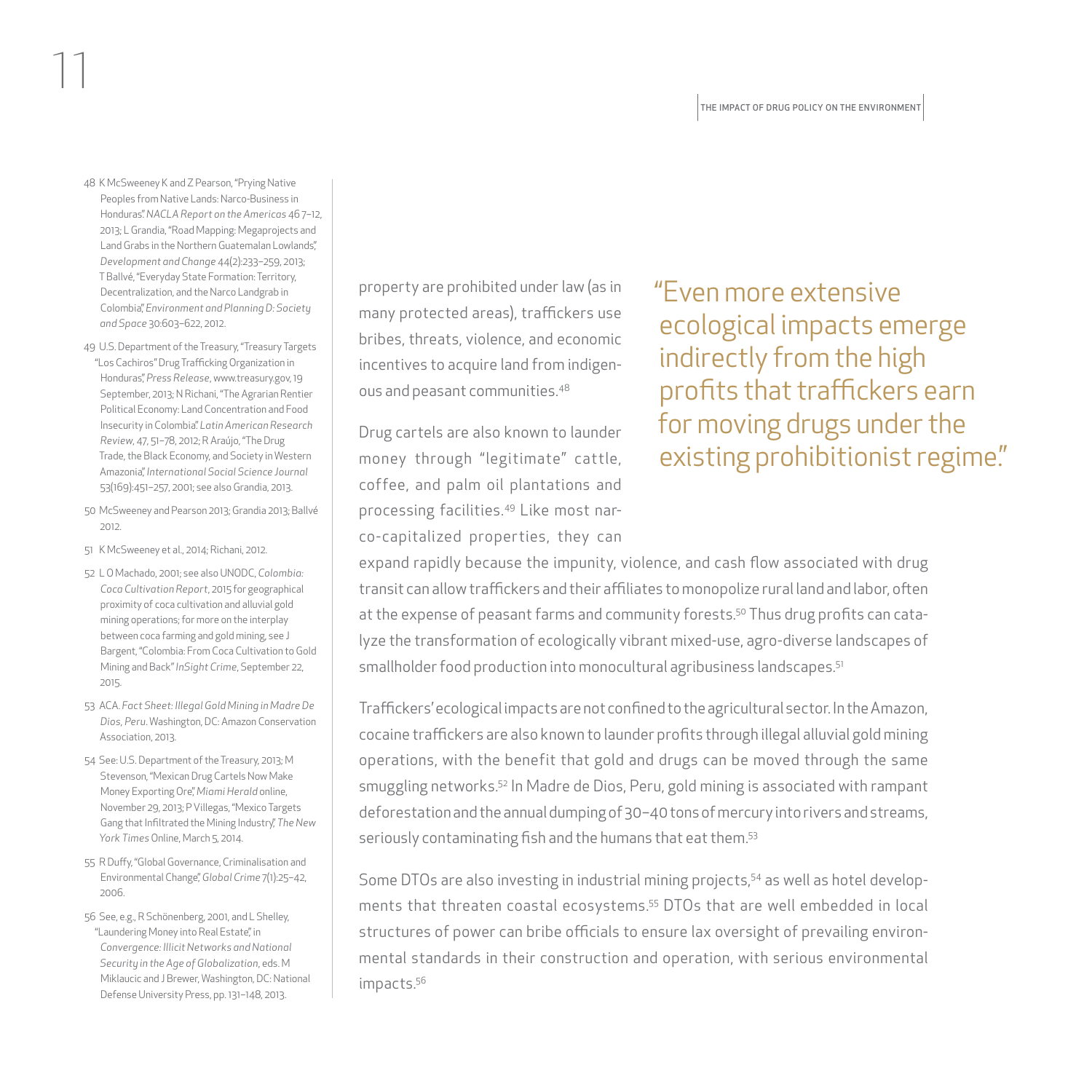#### Drug policy and biodiversity conservation

Eradication and interdiction push drug cultivators and traffickers into remote areas that are refuges for biodiversity, including national parks, nature reserves, and biosphere reserves.57 In Colombia, for example, 8% of new coca fields were within national parks in 2005; in 2014, coca was grown in 16 of Colombia's 59 national parks.58 Similarly, border interception inspired Mexican DTOs to begin cultivating marijuana in California's state and federal forest lands, where impacts to date include land clearing, agrochemical pollution, and wildlife poaching; surface water diversion threatens rare and endangered fish, amphibians, and other animals.59 The result is that "[black market] marijuana cultivation can have environmental impacts that are disproportionately large given the area under production."60

Drug-related activities take a serious toll on governance of protected areas. At the national level, counter-narcotics initiatives can create policy displacement, pulling scarce resources out of environmental protection. On the ground, the presence of violent criminal organizations and counter-narcotics activities can discourage law enforcement by park guards and site visits by conservation managers.<sup>61</sup> For example, in 2011, UNESCO's World Heritage Committee put Honduras's Río Plátano Biosphere Reserve on the "World Heritage in Danger" list, in part because of "the reduced capacity of the State to manage the site, notably due to the deterioration of law and to the presence of drug traffickers."62 Similarly, ecotourists are reluctant to travel to areas with drug activity, depriving local conservation efforts of vital revenue and international visibility. In the Mayan landscapes of Guatemala's Petén, for example, "tourism numbers are plummeting in response to the drug violence."<sup>63</sup>

Environmental activists, including indigenous and peasant leaders, park rangers, and journalists, may be threatened and in some cases have been killed when they have spoken out against the ecologically destructive activities associated with drug production and

- 57 US Department of Justice, National Drug Intelligence Center, 2007; W Allen, "In the Land of the Maya, a Battle for a Vital Forest," Yale *Environment 360*, October 8, 2012; D S Salisbury and C Fagan, 2013.
- 58 See: LM Dávalos et al., 2009; UNODC, *Colombia: Coca Cultivation Survey*, 2015.
- 59 J K Carah et al., 2015.
- 60 Ibid, p. 823.
- 61 See, for example: P Fearnside, 2008; W Allen, 2012; Carah et al., 2015; L M Dávalos and A Bejarano, 2008; J Barborak, "In Person: Conservation in Conflict Areas," *Conservation International Website*, at: [www.conservation.org/warfare/](www.conservation.org/warfare/Pages/barborak.aspx) [Pages/barborak.aspx,](www.conservation.org/warfare/Pages/barborak.aspx) 2011.
- 62 UNESCO, "World Heritage Committee Puts Río Plátano Biosphere Reserve on Danger List at the Request of Honduras", at: [http://whc.unesco.org/](http://whc.unesco.org/en/news/763/) [en/news/763/,](http://whc.unesco.org/en/news/763/) 22 June 2011.
- 63 L Grandia, 2013, p. 254; see also Dávalos and Bejarano, 2008.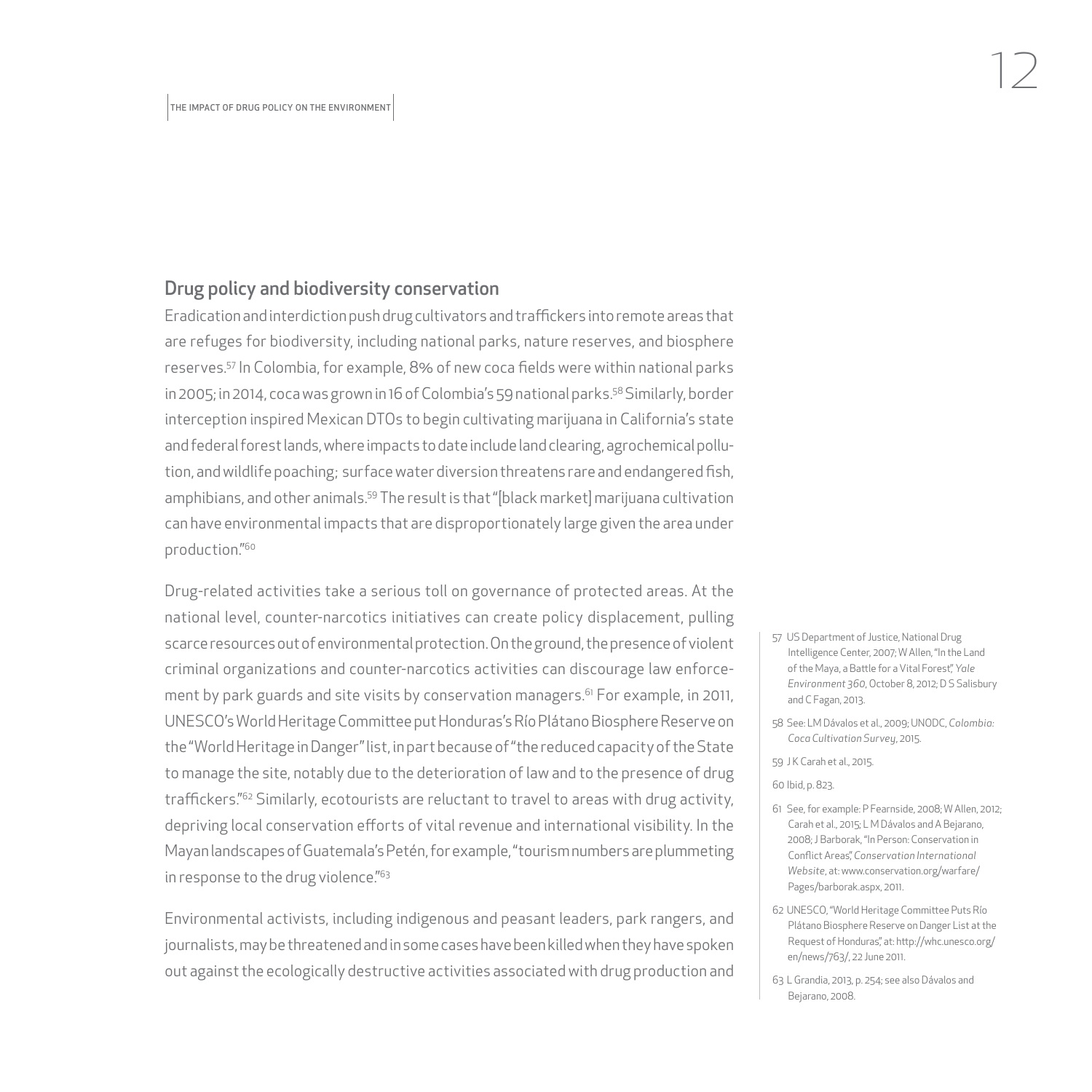"At the national level, counter-narcotics initiatives can create policy displacement, pulling scarce resources out of environmental protection."

traffic.64 This violence-enforced silence can deeply discourage civil society organizations from their crucial role in management and governance of protected areas.

#### Drug policy and climate change

The loss of forests and the degradation of natural habitats in drug production and drug trafficking zones contributes to the crisis of biodiversity decline worldwide. At local and regional scales,

this lowers the resilience of affected socio-ecological systems, making them more susceptible to the destructive flooding, tropical storms, and drought that are predicted to increase under most climate change scenarios.

Drug policies sanctioned by one part of the UN that ultimately—if inadvertently catalyze forest loss and degradation thus work directly at cross-purposes with climate change mitigation efforts by other UN agencies. For example, a potentially important component of United Nations Framework Convention on Climate Change (UNFCCC) are REDD+ initiatives, an extension of the REDD program that can include compensating forest-based communities for avoided deforestation. That compensation, however, could not begin to compare with traffickers' abilities to financially coerce forest conversion to pasture or other uses. In every way, drug traffickers' presence in forested landscapes profoundly undermines the conditions necessary for REDD+ to work, including longterm, community-centered control and management of forests.<sup>65</sup>

64 Global Witness, *Deadly Environment: The Dramatic Rise in Killings of Environmental and Land Defenders*. London, UK: Global Witness, 2014; for an example, see: B Reeves "Drug Traffickers Are Wiping out the Jaguar in Central America." *Global Post*, at [www.globalpost.com/](www.globalpost.com/article/6590416/2015/06/22/jaguar-drug-war) [article/6590416/2015/06/22/jaguar-drug-war,](www.globalpost.com/article/6590416/2015/06/22/jaguar-drug-war) 2015.

13

65 See, e.g., A P Karney and P E Murillo Zaldivar, "Illegal invaders threaten sixteen years of responsible forest management in Copén, Honduras". *Commonwealth Forestry Association Newsletter*, No. 62, December, 2013.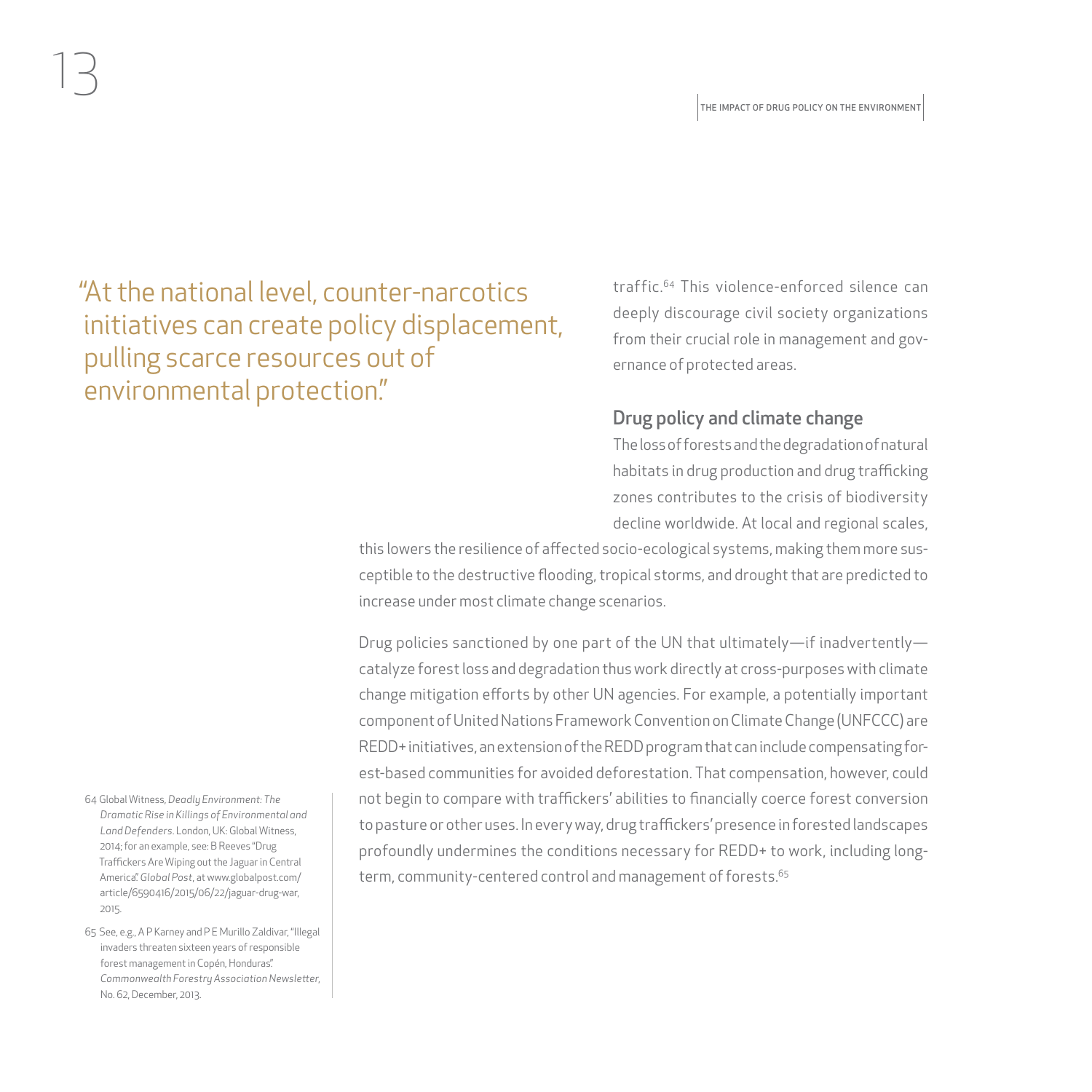#### Drug policy and indigenous peoples

The UN Declaration on the Rights of Indigenous Peoples asserts that states, "shall provide effective mechanisms for prevention of, and redress for any action which has the aim or effect of dispossessing them of their lands, territories or resources" (Article 8, 2b), and that indigenous peoples "shall be consulted on any actions that are connected to 'the development, utilization or exploitation of mineral, water or other resources'" (Article 32).66

Drug policies work in direct opposition to these rights. Some approaches to implementing the UN Single Convention on Narcotic Drugs (1961) have been shown to threaten the exercise of indigenous peoples' rights, particularly when drug prohibitions interfere with traditional use of plants. $67$  But the ways in which drug policies can encourage the ecological destruction of indigenous homelands, however, are less widely acknowledged. Eradication and interdiction efforts in Peru and Brazil, for example, have incentivized trafficking activities through lands inhabited by tribes living in voluntary isolation, for whom contact with drug runners can have tragic social and epidemiological consequences.68 Elsewhere, drug-related activities have been displaced into an ever-growing number of impoverished Afro-descendent and indigenous communities in South America and Mesoamerica, <sup>69</sup> and among hill tribes in Southeast Asia.<sup>70</sup>

Once established in indigenous territories, drug traffickers often use violence to press inhabitants into involvement in their criminal activities, $7$  while simultaneously dispossessing them of land and resources that would otherwise be managed sustainably by and for communities.72 While some indigenous communities have been able to resist narco-fuelled resource grabbing, they appear exceptional.73

#### 66 UN, 2008.

67 S Pfeiffer, "Rights of Indigenous Peoples and the International Drug Control Regime: The Case of Traditional Coca Leaf Chewing." *Goettingen Journal of International Law* 5 287–324, 2013.

14

- 68 BBC News, "Remote Brazilian Tribe Threatened by 'Drug Dealers,'" *BBC News [Online]*, August 8, 2011; D S Salisbury and C Fagan, 2013.
- 69 Just a few of the many impacted groups are: Awá (Colombia), Emberá-Wounaan (Panama), Miskitu (Honduras and Nicaragua), Garifuna (Honduras and Belize), Tawahka (Honduras), Q'eqchi' Maya (Guatemala), Rarámuri (Mexico). For sources, see: E P Perramond, "Desert Traffic: the Dynamics of the Drug Trade in Northwestern Mexico," pages 209–217 in M Steinberg, JJ Hobbs, and K Mathewson, eds., *Dangerous Harvest: Drug Plants and the Transformation of Indigenous Landscapes*, Oxford, UK: Oxford University Press, 2004; J M Bunck and M R Fowler, 2012; Rincón Ruiz and Kallis, 2013; E Salmon, "Voices," *Cultural Survival* online at: [http://www.culturalsurvival.org/publications/](http://www.culturalsurvival.org/publications/voices/enrique-salmon/narco-trafficking-sierra-tarahumara) [voices/enrique-salmon/narco-trafficking-sierra](http://www.culturalsurvival.org/publications/voices/enrique-salmon/narco-trafficking-sierra-tarahumara)[tarahumara](http://www.culturalsurvival.org/publications/voices/enrique-salmon/narco-trafficking-sierra-tarahumara); McSweeney and Pearson, 2013; L Grandia, 2013.
- 70 T Kramer et al., 2014.
- 71 See, e.g., Salisbury and Fagan, 2013; McSweeney and Pearson, 2013; BBC, "Drug smugglers kill indigenous people in Paraguay," *BBC News* [Online], November 23, 2011.
- 72 J. Meléndez, "El narcotráfico compra servicios de indígenas panameños en Darién," *El País*, March 29, 2014. See also D S Salisbury and C Fagan, 2013.
- 73 PRISMA, *Pueblos Indígenas y Comunidades Rurales Defendiendo Derechos Territoriales*. El Salvador: PRISMA, 2014.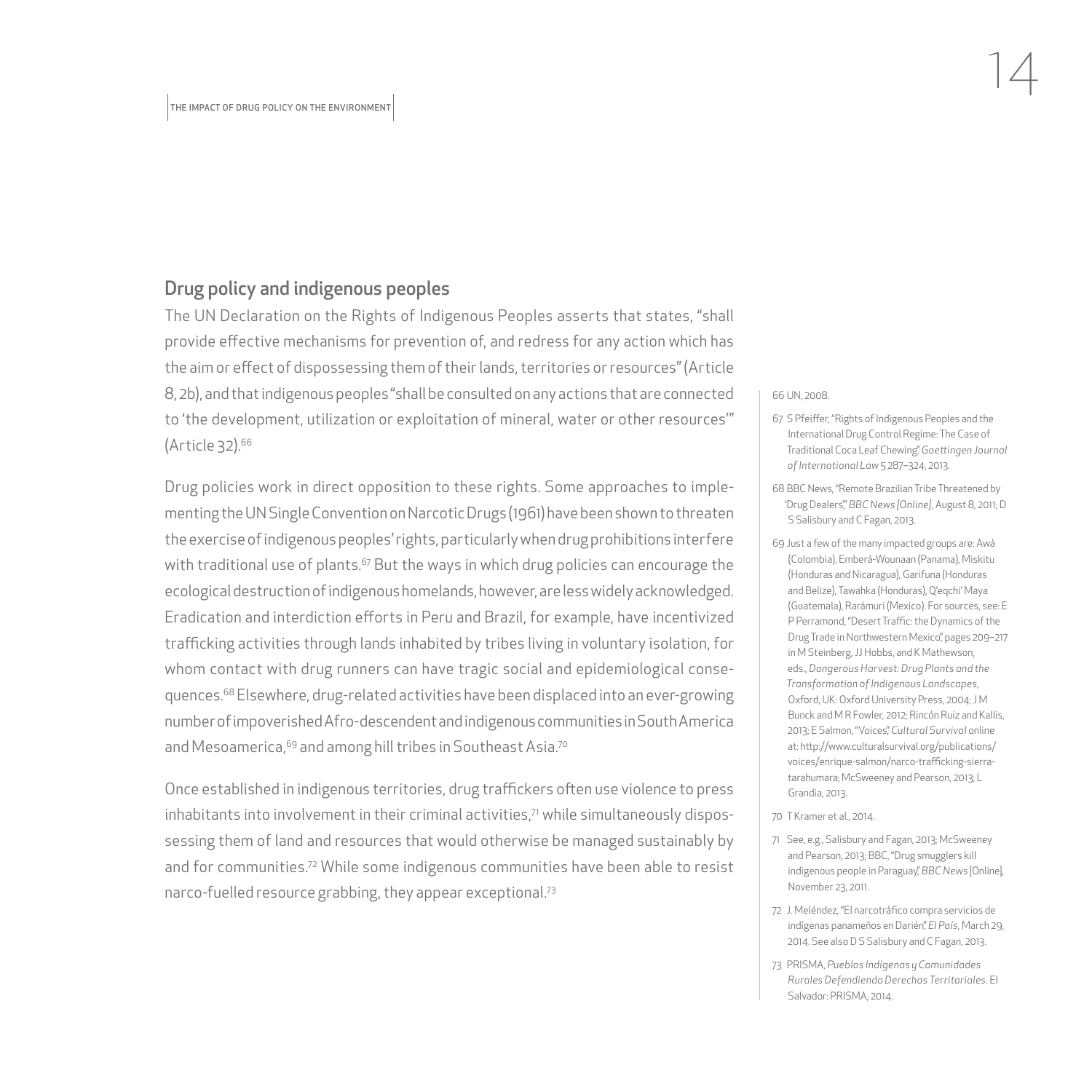#### **CONCLUSION**

The London School of Economics' Expert Group on the Economics of Drug Policy points out that the UN's role is to "assist states as they pursue best practice policies based on science and evidence, not work to counteract them."<sup>74</sup> The drug policy-environment nexus demonstrates just how profoundly counter-narcotics policies can work in opposition to policies intended to protect the environment and enable sustainable development. The task is now to use insights from science to identify the best ways to address this collateral environmental damage, particularly through enhanced articulation of shared concerns across UN agencies.75

Accomplishing this task begins with broad-based, international recognition that, while drug cultivators and drug traffickers may be destroying forests and other habitats world-wide, it is the global prohibitionist regime and related counter-narcotics approaches that profoundly incentivize these activities—at great costs to local, regional, and global environments.

74 LSE Expert Group, *Ending the Drug War*, 2014, p. 6.

<span id="page-16-0"></span>15

75 See, e.g., UN University, "Improving the Development Impact of Drugs Policy," *Meeting Note* from Luncheon Roundtable. New York: UN, July 2014.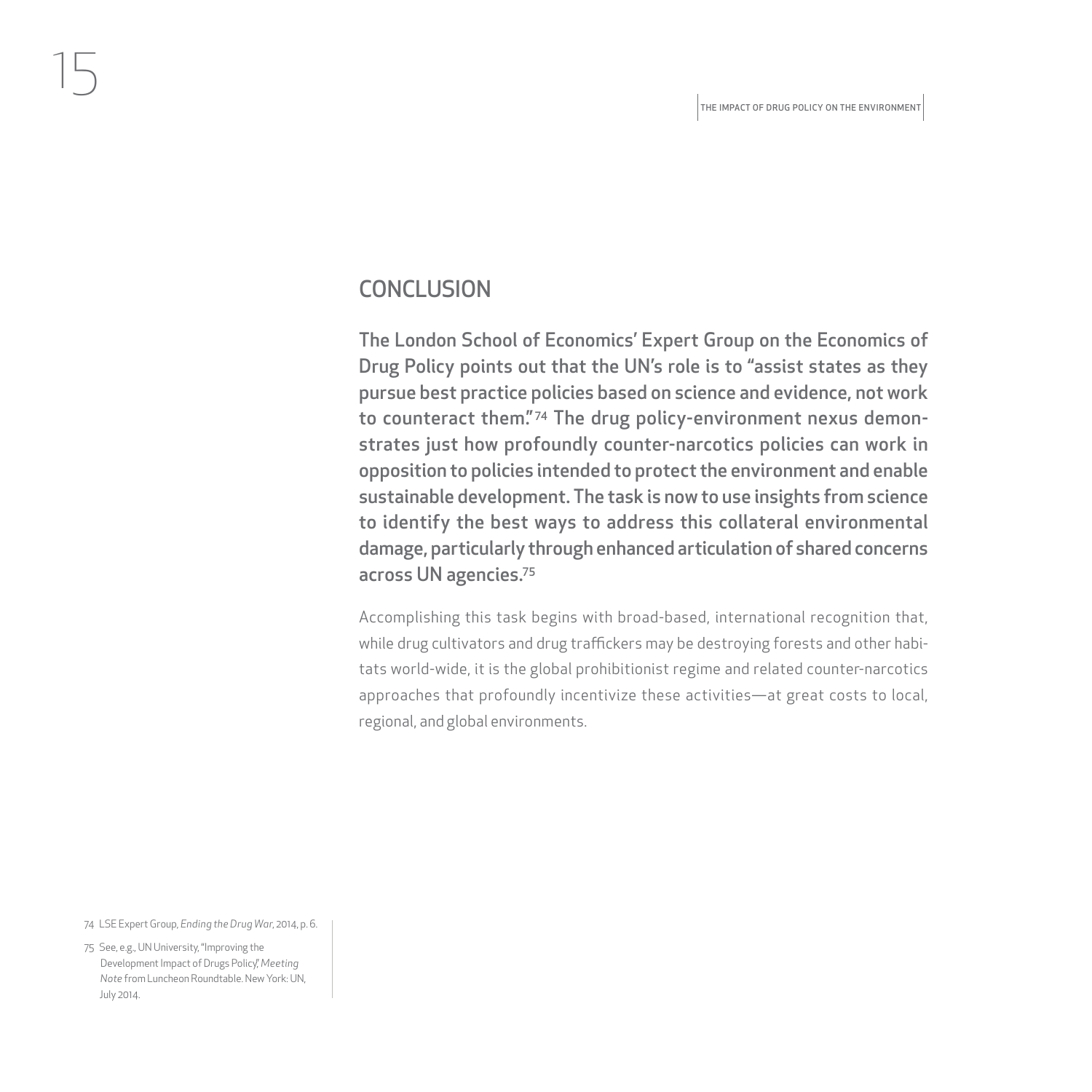## RECOMMENDATIONS

- $\rightarrow$  1. The international drug policy community must acknowledge the breadth and severity of the environmental impacts associated with drug control policies: long-term emphasis on drug crop eradication and transit zone interdiction has imposed high costs on the global environment, and member states should commit themselves to reforming policies to eliminate this damage.
- $\rightarrow$  2. The UNGASS debate on drugs should recognize that these costs extend to—and often concentrate in—a growing number of drug transit states, not only in drug producing states, and should demand novel policies to halt this proliferation.
- $\rightarrow$  3. UN member states must acknowledge that, while the environmental impacts of drug policy are global—especially as they contribute to climate change—the global drug policy regime places a grossly disproportionate environmental burden on countries of the global South. These burdens are measured by lost economic opportunities from sustainable resource management, eroded conservation governance, the loss of ecosystem services, and excessive environmental contamination.
- $\rightarrow$  4. Costs to the environment must be added to standard metrics that are used to judge drug policy effectiveness; accounting for environmental damages is essential for realistic whole-cost assessments of drug policy alternatives. To be most effective, this accounting must be calibrated to supranational scales, as single-state assessment can hide the displacement of environmental harms from one state to another that occurs under standard supply-side interventions.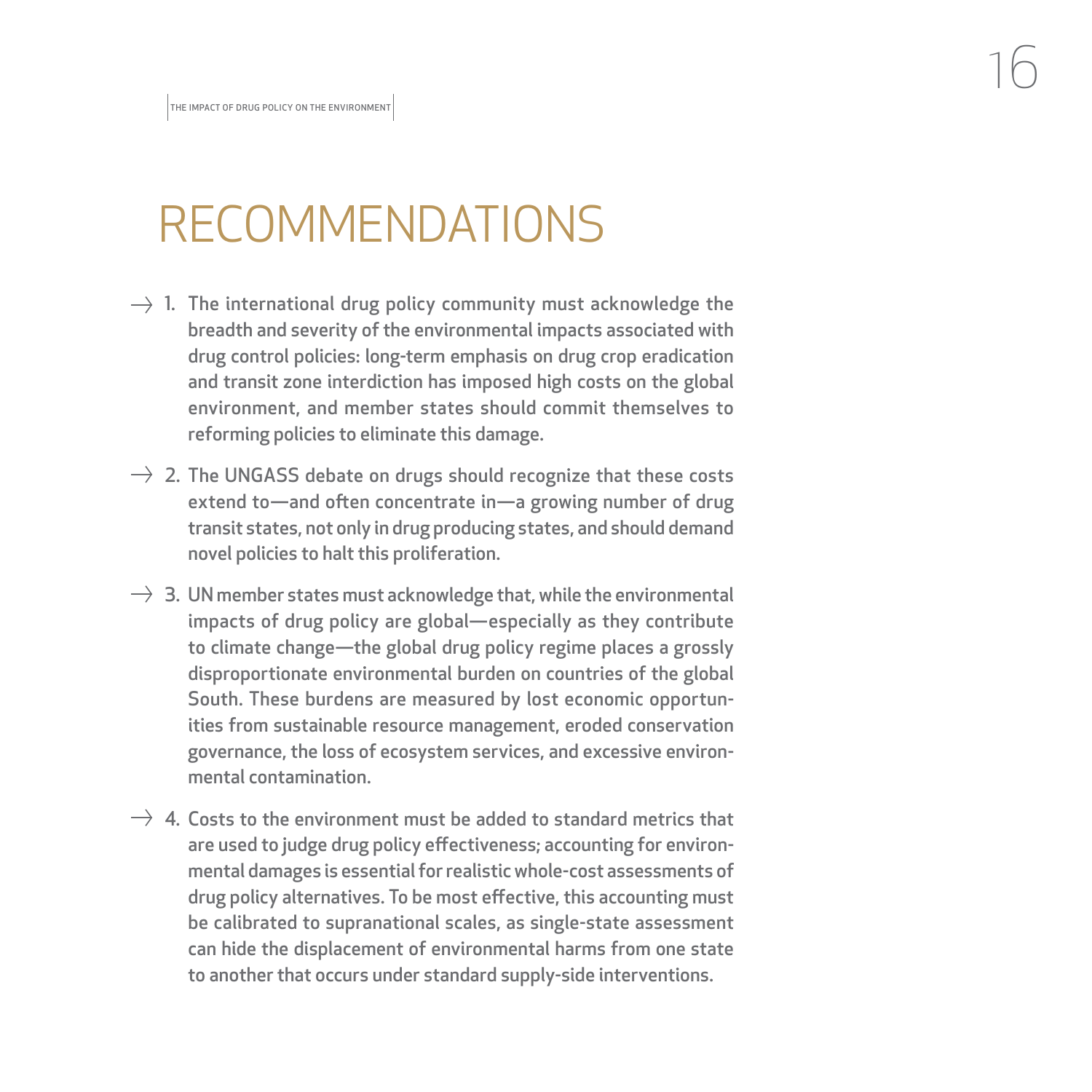- 
- $\rightarrow$  5. Multilateral agencies must allow more opportunities for national-level innovation and regional-level cooperation in supply control, particularly around inventive ways to establish sustainable, legal systems of drug crop cultivation (following Bolivia's example), and on creative alternatives to failed "cat-and-mouse" interdiction approaches in transit zones.
- $\rightarrow$  6. UN member states must commit to strengthening support for biodiversity conservation in landscapes affected by the drug trade and counter-narcotics operations, especially by championing and financially supporting the right of indigenous and peasant communities to secure land tenure, and to sustainably manage resources as they see fit.
- $\rightarrow$  7. UN member states should consider reallocating interdiction resources to instead enhance efforts to identify and prevent money laundering and illicit investment in environmentally degrading rural sectors such as agribusiness, mining, and illegal timber harvesting.
- $\rightarrow 8$ . The debate on drug policy reform must make meaningful room for sustained input and decision-making by UN agencies whose remit directly encompasses the environmental impacts of drug control policies, including UNDP, UNEP, the UN collaborative initiative on REDD, and the UN's Permanent Forum on Indigenous Issues, among others.